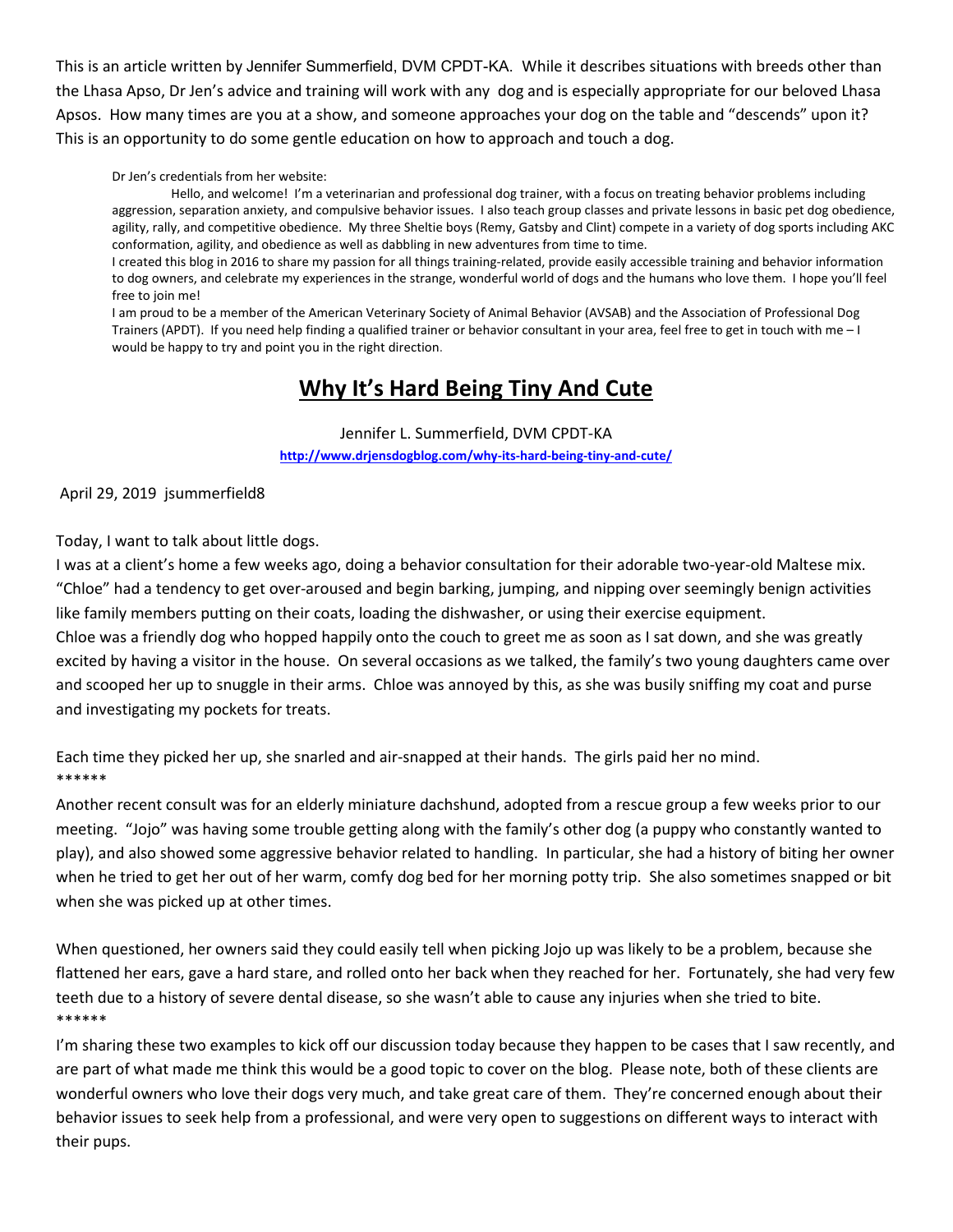My point here is emphatically NOT to frown and shake my head at them for not knowing better. These are perfectly normal, kind, intelligent people, doing normal things that most owners do with their dogs. So if you recognize some of your own habits in these stories, don't feel bad! But I do think it's worth taking a closer look at the way we often relate to small breed dogs, and asking ourselves if we can do better.

## **So, first things first.**

What is the fundamental problem I'm getting at, here?

It might surprise you to know that for virtually all animals, including dogs, having some control over their immediate environment is an important motivator. We all want to have some say over what happens to us at any given moment, and the ability to make behavioral choices that impact our daily life. In fact, many scientists who study animal behavior classify this as a primary reinforcer – something that's intrinsically valuable to the animal, as critical to their overall welfare as access to food or shelter. Something valuable enough to work for.

## **How does this relate to our discussion today?**

It's true that most pet dogs have relatively little control over what happens to them on a daily basis. As the humans in the household, with our big brains and opposable thumbs, we decide when it's time for them to eat, or go for a walk, or kennel up for bedtime. But this is especially, \*emphatically\* true for tiny dogs like Chloe and Jojo.

With toy breed dogs, we have a tendency to just scoop them up whenever we get the urge to cuddle, or when they're doing something we don't like, or when we want to plunk them in the bathtub or on the grooming table. We also often ignore their attempts to communicate with us when they're frustrated or unhappy, because they're so fluffy and cute – it's hard to take them seriously when they growl or show their teeth!

The result, unfortunately, is that many little dogs resort to more dramatic attempts to get us to listen. This might look like barking, jumping, and nipping to express excitement or frustration – or, it may escalate to biting as a way of saying, "please don't pick me up right now."

## **So what can we do to solve these problems, or (ideally!) prevent them from developing in the first place?**

For Jojo, her owner was able to come up with a perfect work-around for her dog bed issues in the morning. He now feeds her breakfast, which she is eager to get up for, prior to taking her out for her potty walk. Everyone is happy, with no need to physically pull her out of bed. We also discussed teaching her to voluntarily "assume the position" to be picked up when needed, with lots of rewards for choosing to participate.

Chloe is currently learning to go to a specific spot and stay there when exciting things are happening – much better than jumping and nipping! She had no training history of any kind when I met her, but was delighted to learn how to hop onto her designated place and sit in return for tiny pieces of string cheese. Her family is enjoying playing training games with her, and they've been excited to discover what a quick learner she is.

### **The bottom line?**

If you have a tiny dog, think about the world from her perspective. How often do you take the time to ask her what she wants, or engage her cooperation when you need her to do something? Toy breed dogs are just as smart and willing as Labs and Border Collies, and just as trainable.